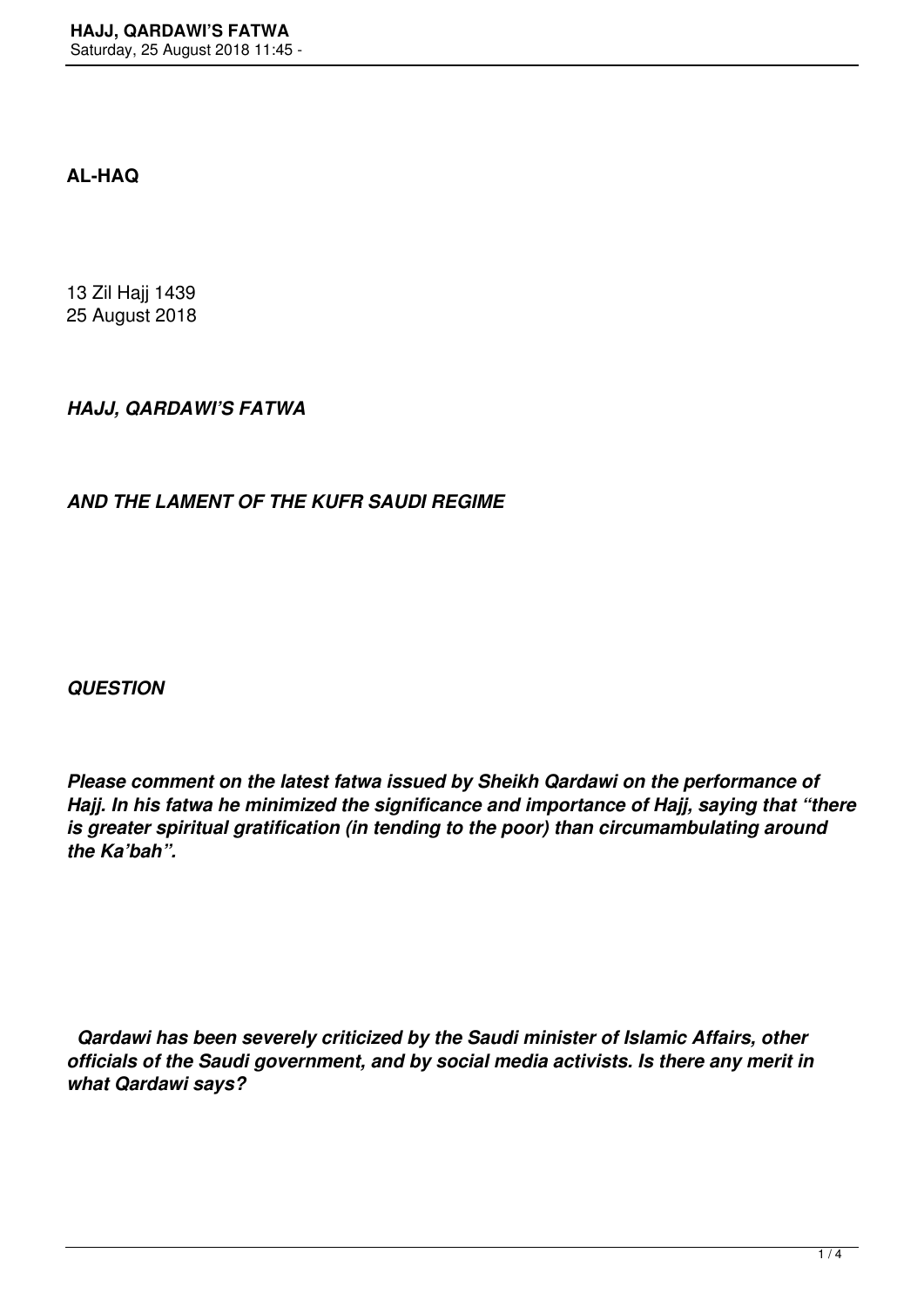## **ANSWER**

**In the past we have severely criticized Sheikh Qardawi, especially on the issue of encouraging women to attend the Musaajid. Undoubtedly, he is a liberal, but a thousand times better than the Saudi palace evil sheikhs who are paid by the kufr Saudi regime to halaalize all the haraam, immorality and kufr upheavals which are transforming Arabia into a kufr state.**

**Whatever Qardawi's motivation is for his latest fatwa, we shall not attempt to fathom it nor subject it to any criticism. Allah Ta'ala Alone is aware of what goes on within the innermost recesses of the heart. Furthermore, we withhold criticism despite his liberalism, solely on the basis of his Fatwa being valid and correct in terms of the Shariah.**

**It comes in the Hadith that breaking the heart of a Mu'min is worse than breaking even the Ka'bah. Qardawi's Fatwa applies to Nafl Hajj and Umrah. It does not apply to Fardh Hajj. In this context, his Fatwa is 100% in accord with the Shariah. In fact, we shall go the further mile to say that it is haraam in this age to go for Nafl Hajj and Umrah.**

**The entire journey and even right inside the Haram Shareef, the environment is bedeviled with** *shaitaaniyat***. The Holy Cities have been converted into kuffaar style holiday resorts which are the main attractions for the throngs of so-called hujjaaj. They are more attracted by the haraam artifacts of westernization than by the Ka'bah. From the moment a person leaves home until he/she returns home, it is a scenario of bedevilment. It is**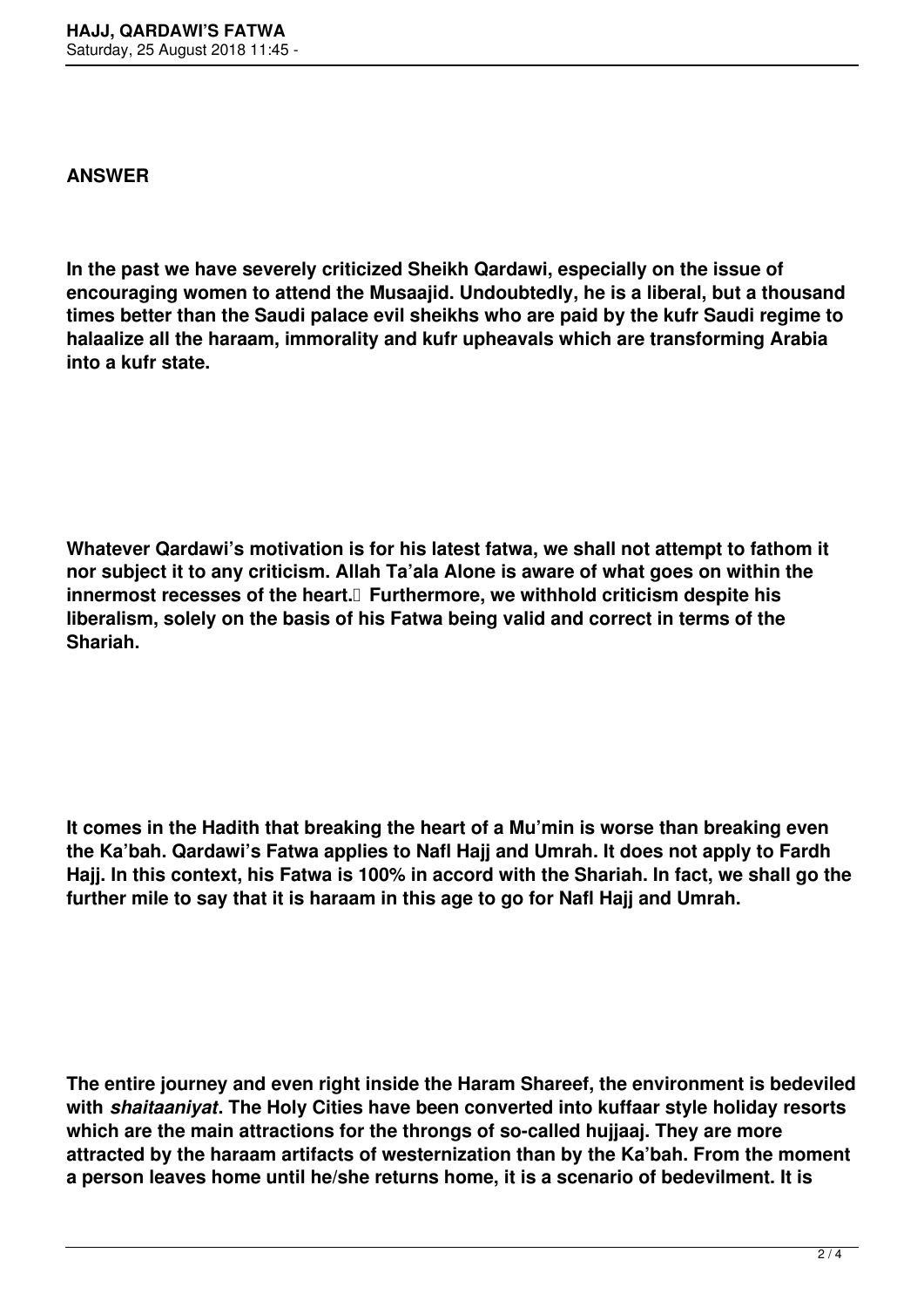**haraam compounded with haraam at all stages of the journey and even at the destination in the Holy Cities.**

**Whilst, the stupid persons performing Nafl Hajj and Umrah squander tens of millions and even billions of dollars annually on mock-hajj and mock-umrah, soothing their conscience with acts of mock-ibaadat which they perform on outings which are in reality haraam merrymaking and holidaying, millions of the Ummah in different countries are languishing in grinding poverty, squalor, disease and** *jahaalat* **– such** *jahaalat* **which is the prelude to the effacement of their Imaan. In such a scenario it cannot be permissible to undertake journeys for Nafl Hajj and Umrah. No amount of soothing the conscience can justify this satanic waste of huge monetary resources.**

**Hadhrat Abdullah Ibn Abbaas (Radhiyallahu anhu) broke his I'tikaaf for the sake of aiding a brother in monetary distress. This eminent Sahaabi justified the nullification of his I'tikaaf on the basis of the advice of Rasulullah (Sallallahu alayhi wasallam) who said that aiding a stricken Brother Muslim is the equivalent of 120 I'tikaaf. It does not follow that he had not made Qadha of the nullified I'tikaaf. In the circumstances, he had opted for the Ibaadat of greater merit.**

**As for the Saudi criticism of Qardawi, it should be dismissed. It is the effect of political chagrin, and the effect of the kufr of the kufr Saudi regime. As for the criticism of the social media activists, it is the lament of the donkeys of shaitaan. These 'activists' are juhala agents of Iblees.**